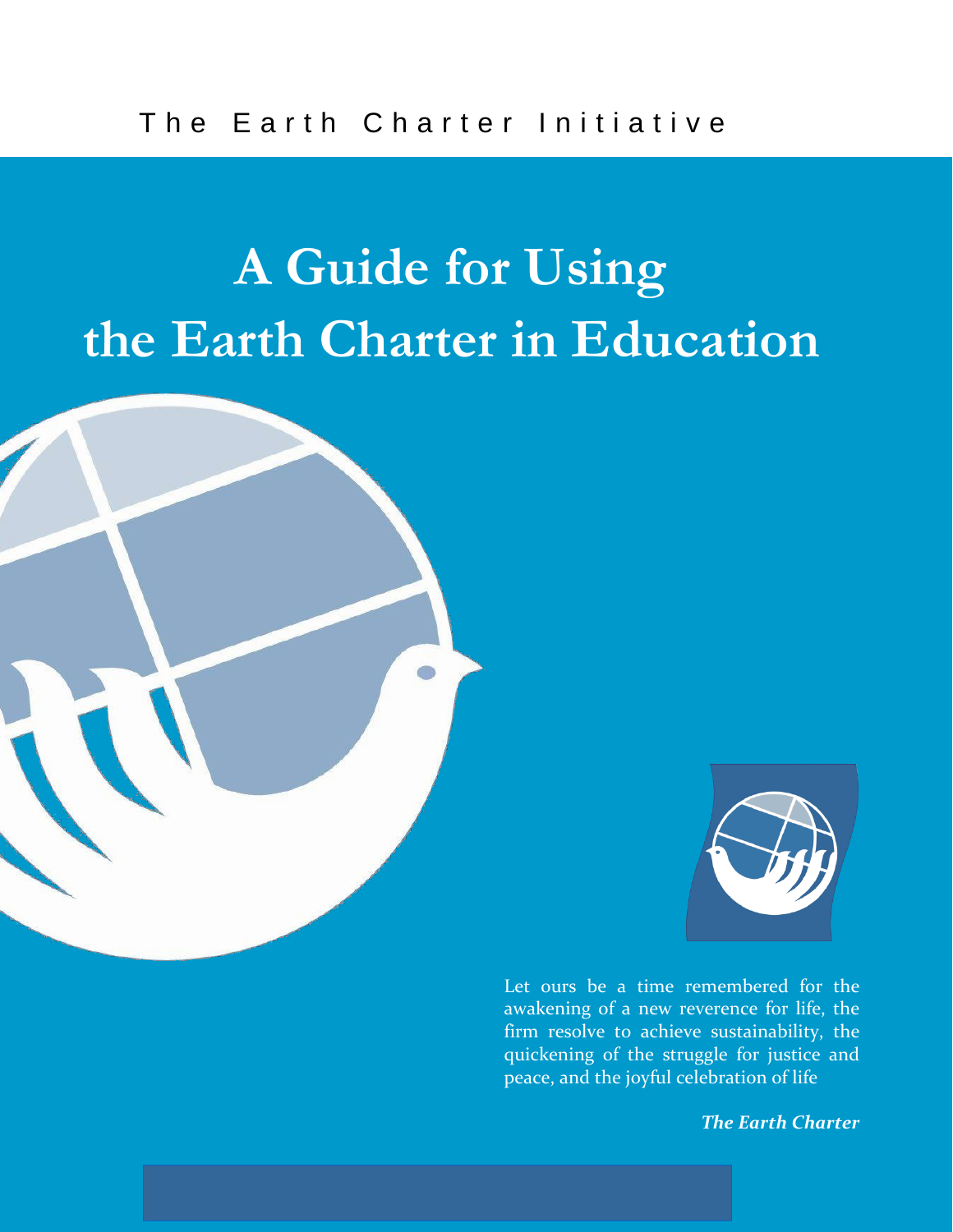#### **A Guide for Using the Earth Charter in Education**



**VERSION 0.1** 2 April 2009

Developed by

**Earth Charter International**

Please direct comments to info@earthcharter.org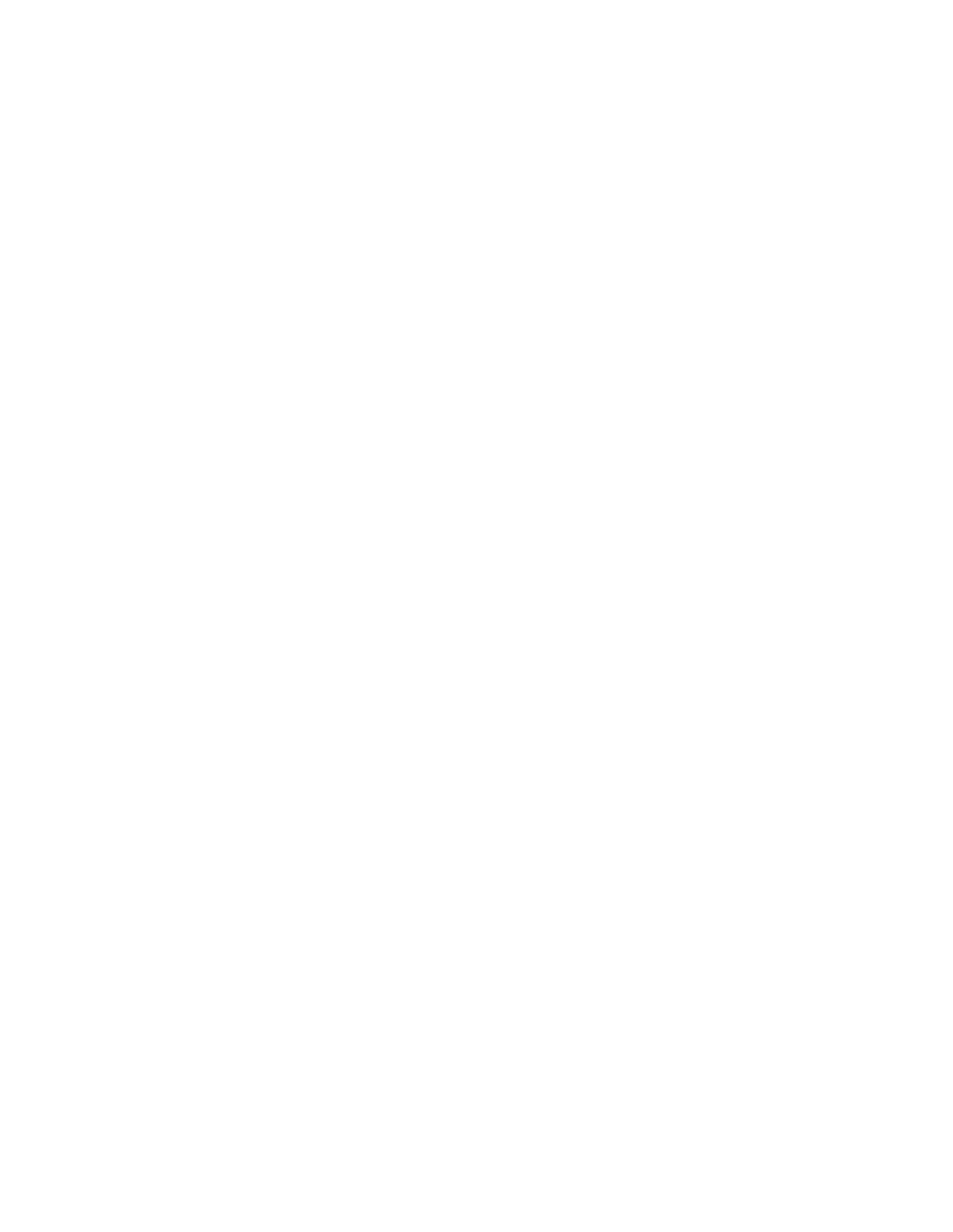# Table of Contents<sup>2</sup>

| ı.   | Education for Sustainable ways of living and the Earth Charter                               | 2 |
|------|----------------------------------------------------------------------------------------------|---|
| Ш.   | <b>Ethics and the Earth Charter</b>                                                          | 3 |
| III. | <b>Earth Charter themes</b>                                                                  | 4 |
| IV.  | <b>Educational goals and the Earth Charter</b>                                               | 6 |
| V.   | Guidelines for developing Earth Charter educational programmes,<br>activities, and materials |   |
| VI.  | <b>Conclusion</b>                                                                            | 8 |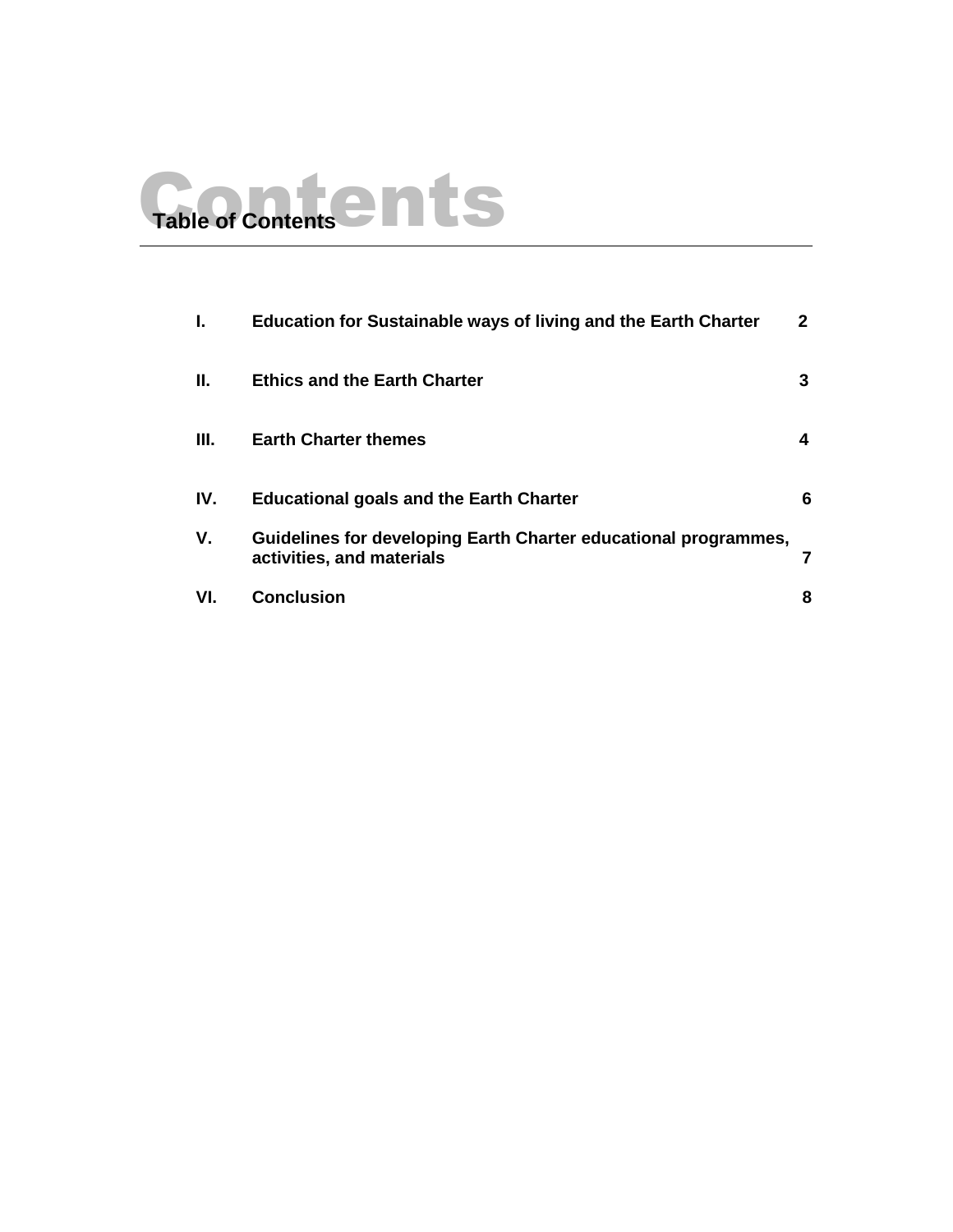## Introduction *<u>Introduction</u>*

The Earth Charter is the product of a worldwide, decade long, cross cultural dialogue on common goals and shared values. It was drafted by a civil society initiative and launched in 2000. The mission of the Earth Charter Initiative is to promote the transition to sustainable ways of living and a global society founded on a shared ethical framework that includes respect and care for the community of life, ecological integrity, universal human rights, respect for diversity, economic justice, democracy, and a culture of peace.

This Guide is intended for all educators who are concerned to develop educational systems and programs that prepare young people and adults to live sustainably and become responsible local and global citizens in the 21st century. It provides basic information on how to use the Earth Charter in educational settings. It will be especially helpful to educators who are working in the fields of environmental education, education for sustainable development, human rights education, human ecology education, peace education, humane education, social education and allied areas. The Earth Charter can also be used to assess and reconstruct the entire curriculum and management practices of an educational institution in an effort to ensure that the institution is doing everything it can to prepare students to meet the great challenges of our time.

The second section of this guide briefly outlines the history of education for sustainable ways of living and the significance of the Earth Charter as a teaching and learning resource. The third section discusses the significance of ethics and explains the important place of ethical values in the Earth Charter. The fourth section identifies major themes that the Earth Charter can help address in diverse educational settings. The fifth section lists a number of the educational goals that teachers can consider when using the Earth Charter. The sixth section presents guidelines for developing Earth Charter educational materials and programmes.

Earth Charter Principle 14 emphasizes the need to "integrate into formal education and life-long learning the knowledge, values, and skills needed for a sustainable way of life." From the outset, education has been at the center of the Earth Charter's purpose and a major focus of the Earth Charter Initiative's programmes.

A significant body of knowledge has been developed around the use of the Earth Charter in teaching and learning. Educators from all regions of the world have contributed to this body of knowledge, based on their practical experiences of applying the Earth Charter in a diversity of educational settings.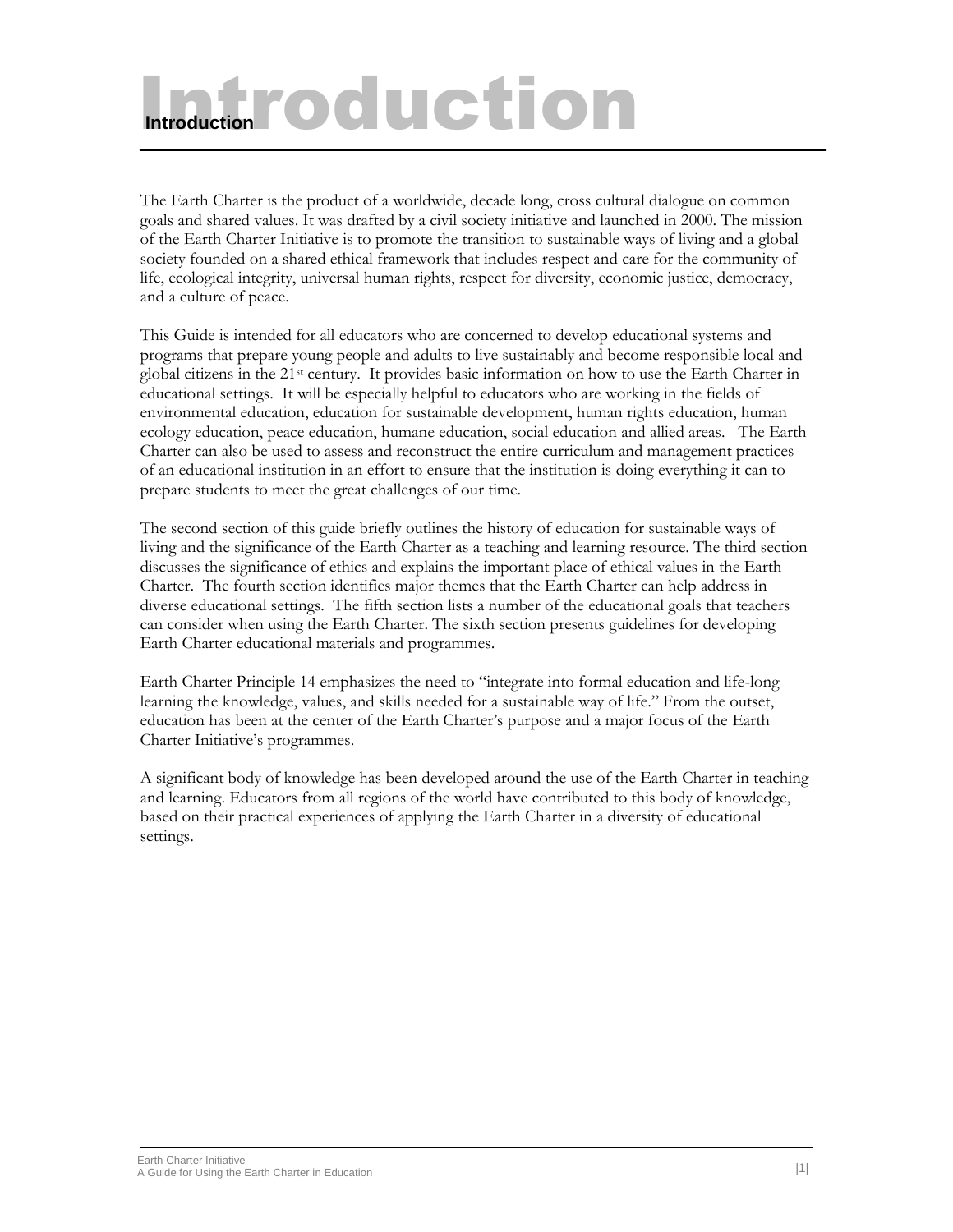#### **Education for Sustainable ways of living and the Earth Charter**

The Earth Charter is being used in education for all ages and within formal and non-formal contexts. It has proved to be an especially valuable teaching instrument in the evolving field of environmental education, and its principles are in accord with UNESCO's early definitions of environmental education found in the Belgrade Charter (1975) and the Tbilisi Declaration (1977). It has been utilized in human rights and peace education and has been taken up in new educational endeavors aimed at sustainability designated variously as education for sustainable development, education for sustainability, and, even, environmental education for sustainable development. In these various arenas, the Earth Charter is contributing to the ongoing critical conceptualization of education processes that aim to develop understanding of and promote justice, sustainability and peace.

The United Nations has declared 2005-2014 the *Decade of Education for Sustainable Development* (DESD), and the United Nation's understanding of ESD is inclusive of these broader issues of justice, sustainability, and peace. According to UNESCO's plan of implementation for the DESD, the overall goal of the DESD is "to integrate the values inherent in sustainable development into all aspects of learning to encourage changes in behavior that allow for a more sustainable and just society for all." A key question for DESD is: *what are the values inherent in sustainable development and the ethical principles that can guide sustainable ways of living*?

The Earth Charter reflects the consensus taking form in the emerging global civil society on universal values for sustainable development and can validly claim to represent a core set of shared ethical principles with a broad and multicultural base of global supporters. In the holistic sense promoted by the Earth Charter, sustainable development or sustainable ways of living require changes in both the hearts and minds of individuals, along with the reorientation of public policies and practices. Education is a key to advancing the transition to more sustainable ways of living as it can help rekindle more caring relationships among humans and between humans and the natural world. It can facilitate the creative exploration of more environmentally and socially responsible forms of development. For this to happen, it is crucial to foster education that helps people understand the fundamental changes needed if sustainable development is to be realized.

The opening sentence of the Earth Charter preamble states: "We stand at a critical moment in Earth's history a time when humanity must choose its future." First and foremost, this involves a choice of guiding ethical values. In this regard, the Earth Charter calls for a new sense of universal responsibility that reflects the spirit of solidarity with the whole human family, including future generations, and a commitment to protect the well-being of the community of life as a whole, of which humanity is one interdependent part. Education has a critical role to play in awakening this sense of universal responsibility.

Values education is a contested field due to concerns over "which" values and "whose" values are being promoted. Such concerns are less of an issue when the values being examined represent core values that respect human dignity, are life affirming, and are consistent with those of many cultures around the world. However, critical thinking is needed concerning what values should guide our decisions and actions.

The Earth Charter provides an integrated and coherent framework for developing educational programmes and curricula aimed at teaching and learning for a more just, sustainable and peaceful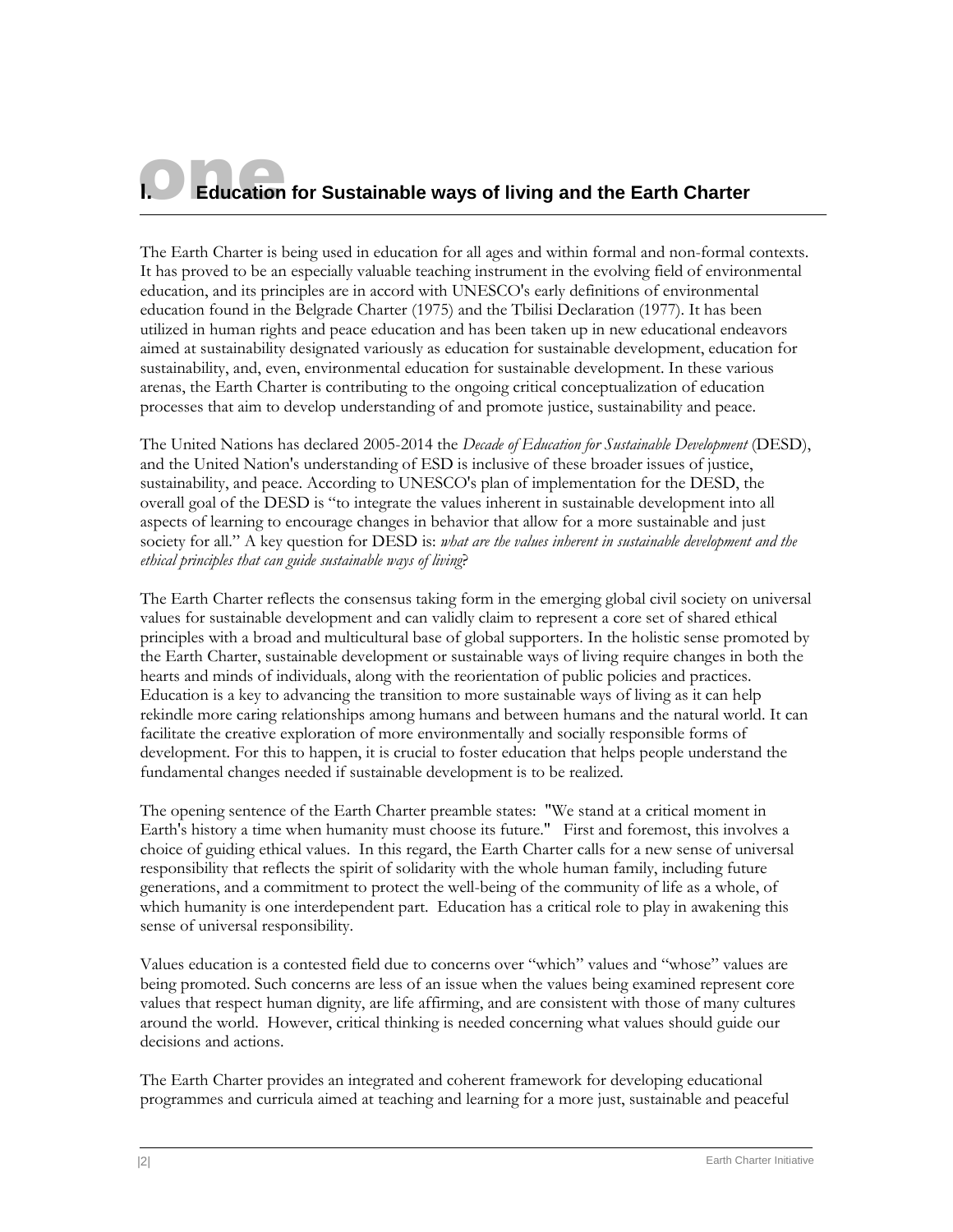world. The integrated approach promoted by the Earth Charter emphasizes the relationships between the different challenges faced by humanity, ranging from the eradication of poverty, to the protection of Earth's ecological systems, and to the elimination of all forms of discrimination. The Earth Charter can be used as a resource to undertake teaching and learning in many fields and can help in exploring the links and inter-relationships between the various dimensions of sustainability.

The Earth Charter can help to improve the quality of education by serving as a vehicle for integrating ethics into the curriculum. "Quality Education" is based on the four pillars of the *Education for All* movement: *learning to know*, *learning to do*, *learning to live together and with others*, and *learning to be* (Delors et al., 1996). Of particular relevance here is Earth Charter Principle 2, which calls for an ethics and a pedagogy of care: "Care for the community of life with understanding, love, and compassion." The Earth Charter Preamble stresses that "we must realize that when basic needs have been met, human development is primarily about being more, not having more," and the Earth Charter affirms in Principle 1a faith in the intellectual, artistic, ethical, and spiritual potential of humanity. Using the Earth Charter as a tool for critical reflection and for responsible action, education processes can help develop an orientation toward life based on the concept of caring and can help students become the persons they have the potential to be.

Many other principles have specific educational implications. For example, Principle 8 calls on the need to "advance the study of ecological sustainability and promote the open exchange and wide application of the knowledge acquired." Principle 11 affirms the need to recognize "gender equality and equity as prerequisites to sustainable development and ensure universal access to education, health care, and economic opportunity." This principle relates to the efforts of the *Millennium Development Goals* and *Education for All* movements to promote basic education for all, gender equity in education, and the improvement of quality of education.

### two **II. Ethics and the Earth Charter**

The Earth Charter sets forth ethical principles and general guidelines for sustainable ways of living and for building global community. It challenges people to think about ethical values and to expand their ethical consciousness.

Ethics as a philosophical discipline is concerned with inquiry regarding what is right and wrong, or good and bad, in human conduct. A society's ethical values are the guide to what is considered right and wrong in the relations among people and between people and the larger living world. Shared ethical values are the foundation of community and the rule of law. A person's ethical values reflect what kind of a person he or she chooses to be and what quality of community life she or he chooses to support and sustain.

People inherit ethical values from their family and culture. As the individual matures intellectually and learns to think independently, he or she must learn the art of ethical decision-making. The process of making sound ethical choices in concrete situations requires thinking imaginatively with both the head and the heart. Reason and scientific knowledge can help people understand the consequences of different courses of action, which are important to consider when making ethical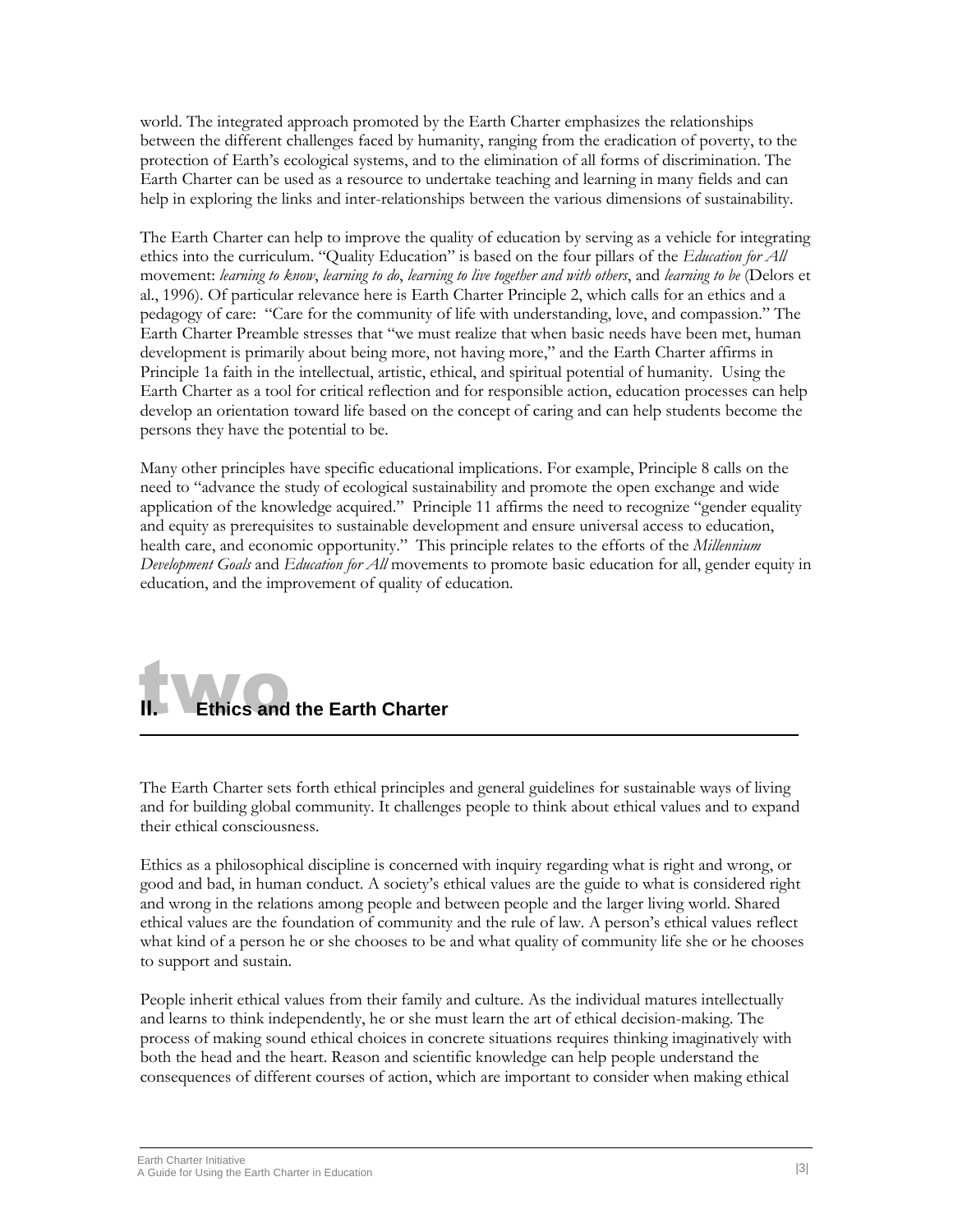judgments. However, scientific information by itself cannot determine what is right and wrong. Compassion and commitment, as well as reason, are involved in decisions with ethical dimensions.

It is important to recognize that the Earth Charter contains general ethical principles as distinct from rules. Rules tell one exactly what to do in a specific situation. General principles tell us what to think about when we are deciding what to do. It is also useful to keep in mind that we live in a complex world and there will be at times conflict between different ethical principles. For example, there is frequently a tension between individual freedom and securing justice for all. Likewise, there can be tension between the needs of present generations and the needs of future generations and between the short-term interests of people and the long-term health of ecosystems.

The Earth Charter is designed as a vision of global ethics, which can be used to promote ongoing reflection and dialogue across different cultural perspectives. Global ethics are urgently needed in the twenty-first century. All peoples live in an increasingly interdependent world. No group or nation can solve the major problems they face by acting alone. International and cross-cultural collaboration is essential. Effective collaboration requires common goals and shared values, and that means global ethics.



The following are some of the major themes included in the Earth Charter that can be emphasized in educational programs:

- 1. *Critical global challenges and choices*. The Earth Charter Preamble outlines the critical environmental, social and economic challenges that confront humanity in the twenty-first century and highlights the choices we must make in order to build a more just, sustainable and peaceful world.
- 2. *The interdependence of social, economic and environmental concerns*. The Earth Charter principles are organised into four main interdependent sections: "Respect and Care for the Community of Life"; "Ecological Integrity"; "Social and Economic Justice"; and "Democracy, Nonviolence, and Peace." These define the major spheres of responsibility that must be considered together when assessing critical problems and seeking solutions. For example, poverty is both a cause and consequence of environmental degradation and to solve either problem one must address both as well as many other issues.
- 3. A *definition of sustainable development and guide to sustainable living*. Developed through a wide global consultation process and drawing on a comprehensive review of environment and development documents, the Earth Charter represents a socially validated definition of "sustainability" in what is a contested field of inquiry.
- 4. *Universal rights and universal responsibilities*. The Earth Charter clarifies the relation between universal human rights and universal human responsibilities. In the words of the Universal Declaration of Human Rights "All human beings are born free and equal in dignity and rights." All human beings also have social and ecological responsibilities. These common responsibilities should be differentiated according to each person's capacities and circumstances. In addition, it is important to recognize that social and ecological responsibilities create limits on the exercise of rights and freedoms.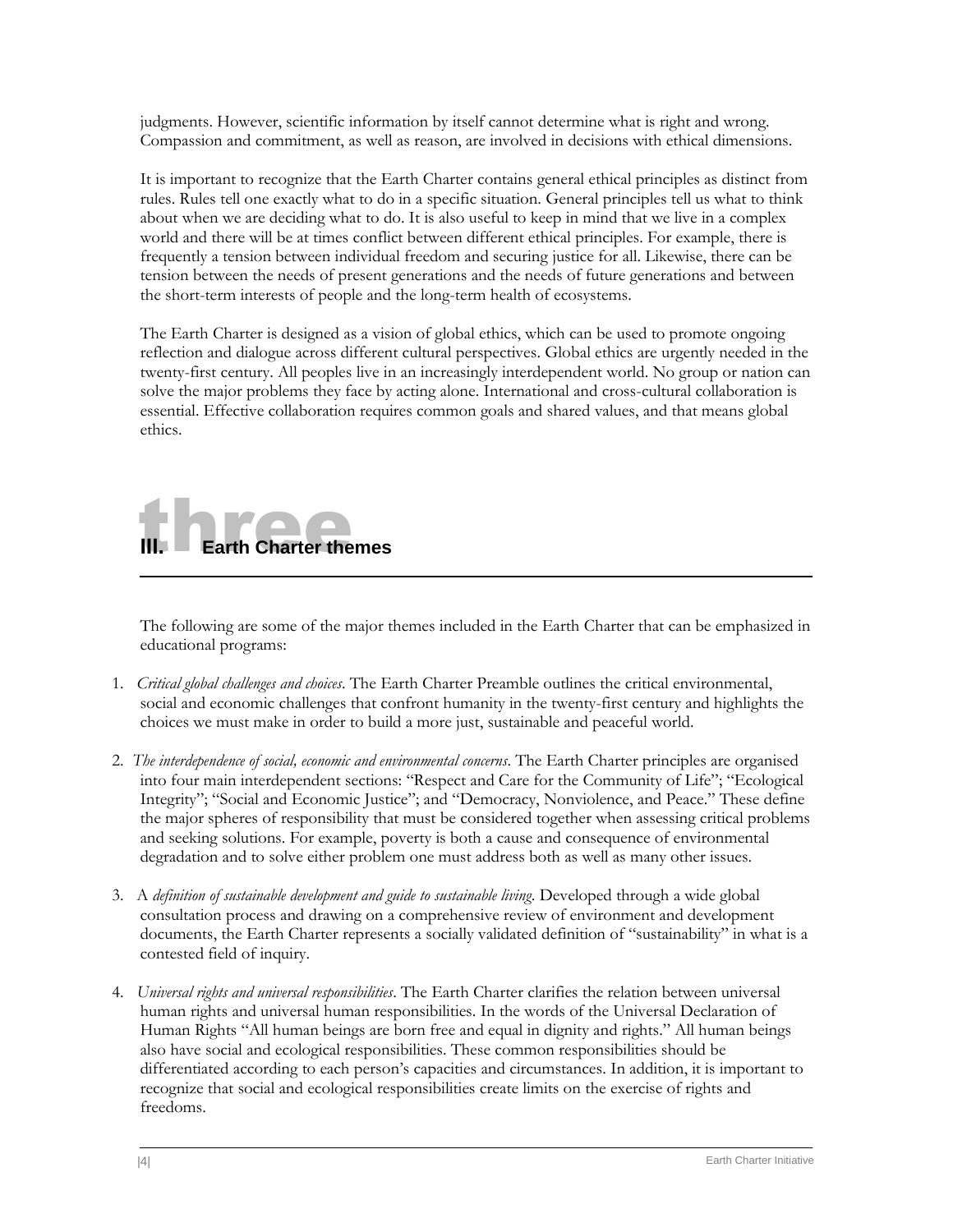5. *The greater community of life.* The Earth Charter emphasizes that all people are members of one human family and that the human family is an interdependent part of the greater community of life on Earth. Membership in the community of life embeds us in the universe story and calls us to support future generations. With community membership goes the responsibility to respect all members of the community and to live in a way that supports the common good. What are our responsibilities to people from other nations, cultures and religions? To future generations? To nonhuman species, individual animals and ecosystems? The Earth Charter can be used to engage teachers and students in a dialogue on these important questions.

6. *Global ethics*. The Universal Declaration of Human Rights, and the Charter of the United Nations, created 60 years ago in the aftermath of World War II, created the foundation for global ethics. The World Commission on Environment and Development in 1987 called for a new charter to guide the transition to a sustainable future. This recommendation led to the early efforts to create an Earth Charter with a new vision of human-Earth relationships. The Earth Charter drafting process involved a dialogue with thousands of people from around the world, and is an example of how shared values and ethical principles can be found amidst our cultural diversity.

- 7. *Ecological integrity*. The second section of Earth Charter principles sets forth guidelines for protecting and restoring the ecological integrity of the planet. Ecological integrity refers to the health of Earth's life support systems, including the capacity of ecosystems to provide clean air, fresh water, and food and to recycle waste (ecosystems services) and the health of the planet's biodiversity. The Earth Charter's principles provide a framework for dealing with environmental problems such as protecting endangered species, reducing pollution and dealing with climate change.
- 8. *Social, economic, and environmental justice.* The third section of Earth Charter principles focuses on social and economic justice, including the eradication of poverty, equitable socio-economic development, gender equality, and universal access to education, healthcare, and economic opportunity. In addition, the Earth Charter expands the concept of social justice to include environmental justice and the human right to a safe and healthy environment.
- 9. *Democracy, nonviolence, and peace*. The Earth Charter highlights the importance of democratic institutions and the active engagement of citizens in promoting environmental protection and sustainable development. The Earth Charter defines peace as involving right relationship with oneself, other persons, other cultures, and the larger living world. It emphasizes that the challenge is to create a culture of peace that promotes these right relationships. In addition, the peace principle in the Earth Charter is the concluding principle because implementation of all of the preceding principles is a prerequisite for achieving peace. The Earth Charter constitutes a map of the interrelated issues involved in promoting nonviolence and peace.
- 10. *Partnerships, collaboration and global governance*. The conclusion of the Earth Charter ("The Way Forward") emphasizes that "every individual, family, organisation, community and government has a vital role to play" in building a secure and sustainable future. This concluding section also highlights that the partnership of governments, civil society, and business is essential for effective governance, and that, in addition to informal arrangements, building a sustainable global community requires advancing formal means of governance, including processes and legal instruments negotiated through the United Nations.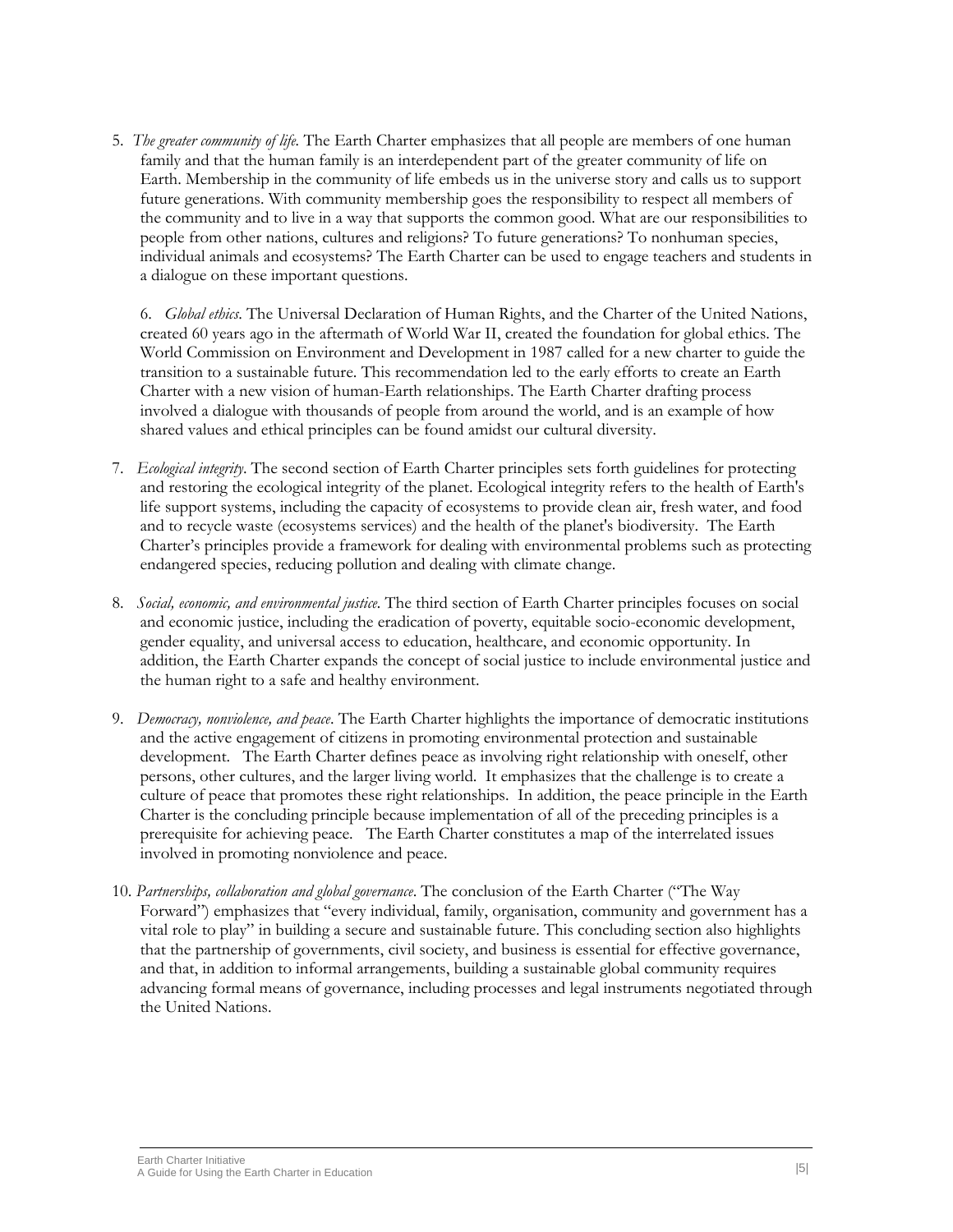**Educational goals and the Earth Charter** 

The Earth Charter can be used to support a variety of educational goals including the following:

- *1. Raising awareness and understanding of critical global problems* The Earth Charter can be used to develop the capacity for critical thinking and to raise teachers and students awareness and understanding of the environmental, social, and economic problems facing the world, the interdependent nature of these problems, and the need to live with a sense of global responsibility, especially at a time when we face crises of unprecedented magnitude.
- 2. Promoting dialogue on the values and principles for a sustainable way of life Common goals and shared values are the foundation of a strong and healthy community. The Earth Charter is a valuable resource for promoting dialogue on the common goals and shared values needed to build just, sustainable, and peaceful communities both locally and globally. Dialogue requires respect for cultural diversity and the opinions of others, careful listening, and the open-minded search for common ground.
- 3. *Promoting individuals' ethical development*  By using the Earth Charter to raise awareness, develop understanding of critical global problems, and promote dialogue on common goals and shared values, the Earth Charter can become an instrument for expanding a person's ethical awareness and commitments. It can also assist individuals in learning how to make sound ethical choices that involve thinking imaginatively with both the head and the heart.
- *4. Inspiring a spirit of collaboration, cooperation, and action* The Earth Charter concludes with a call for action through, among other things, new partnerships between civil society, business, and government at all levels. The challenges of sustainability are so large and complex that they can only be meaningfully addressed through cooperation. The educational challenge here is to provide students with the skills and opportunities for cooperative actions that express their ideas for more sustainable ways of living
- 5. *Encouraging a bio-sensitive outlook* Many of the Earth Charter's principles can be used to help teachers and students become more aware of and better understand the importance of biodiversity, natural processes, and the ecosystem services they provide to all living beings, the needs of other species and individual animals, and the environmental conditions necessary for a healthy life.
- 6. *Applying values and principles*  The main body of the Earth Charter is action-oriented and functions as a guide to more sustainable ways of living. The Earth Charter can serve as a framework for people and organizations to critically compare their reality with their ideals. This kind of analysis in turn provides the basis for identifying strategies for bringing about constructive change.
- 7. *Facilitating an understanding of the relationship between the Earth Charter, public policy, and international law* – While the Earth Charter is a "people's charter" it can also be understood as an international "soft law" document. Soft law is important as it provides the values and principles to support and direct the development of "hard law" such as new international treaties. The Earth Charter can be used to explore the status of public policy and law regarding problems of environment and development.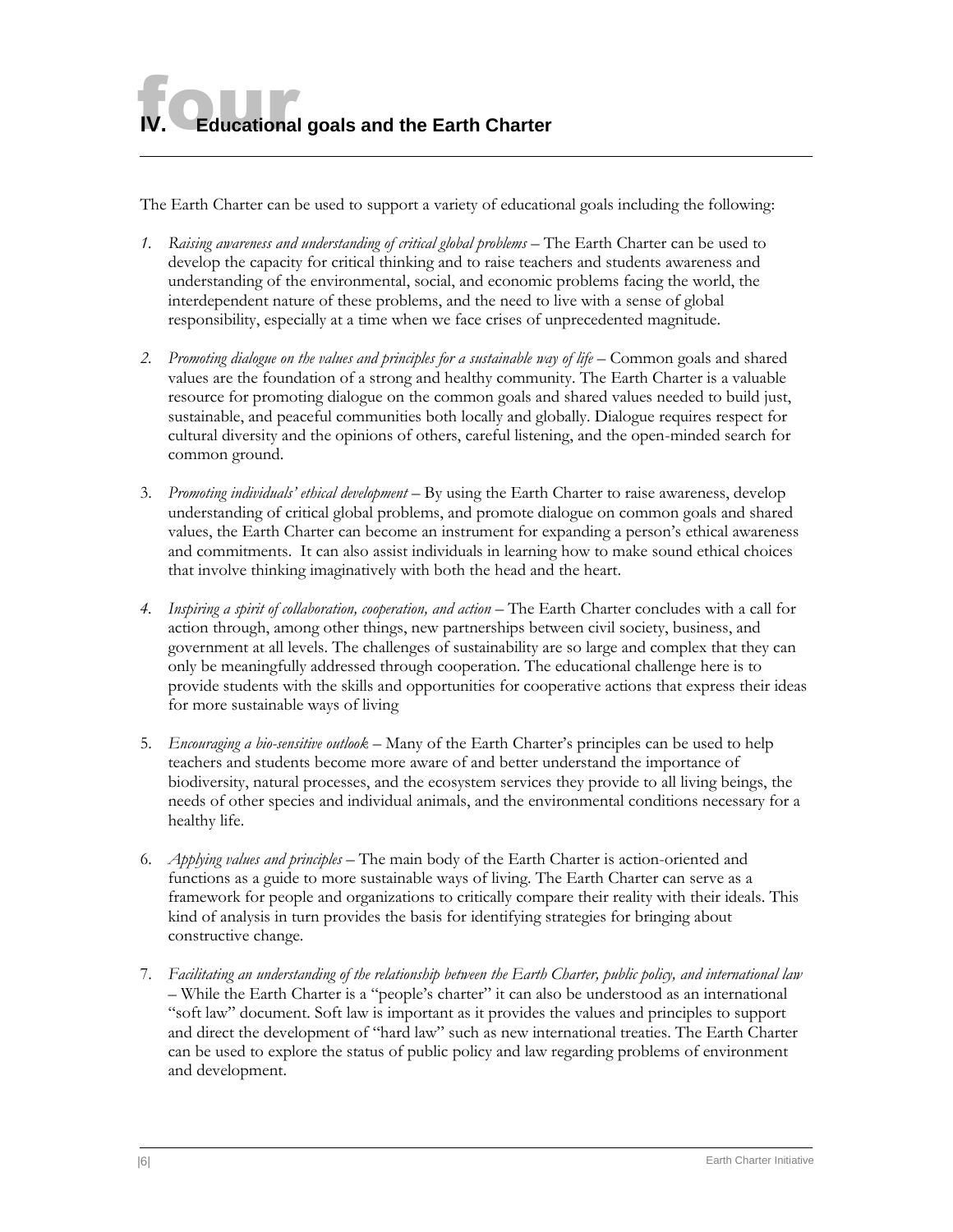8. *Assisting educational institutions and systems in reorienting their teaching and operations towards sustainable ways of living*. The Earth Charter has inspired many educational resources for teaching and learning for a sustainable future, and for assessing the sustainability practices of educational institutions. These Earth Charter based resources can be used to deepen our understanding of, and practice of, justice, sustainability and peace in educational settings.

In summary, education for sustainability, as informed by the Earth Charter, should help learners:

- To understand the challenges and critical choices that humanity faces and appreciate the interconnections between these challenges and choices;
- To comprehend the meaning of a sustainable way of life and of sustainable development and to create personal goals and values conducive to a sustainable way of living; and,
- To critically evaluate a given situation and identify action goals for bringing about positive change.

#### five **V. Guidelines for developing Earth Charter educational programmes, activities, and materials**

There are many ways that the Earth Charter can be used in education, depending on the context, and on the educator's and student's interests. Formal and non-formal educational settings offer different opportunities for using the Earth Charter, and the appropriateness of an approach will vary in different cultural settings. There is not a single "best way" to use the Earth Charter in education. However, based on the experiences of educators from diverse settings, the following general guidelines are offered:

- 1. *Be consistent with the Earth Charter's values and principles***.** The process by which Earth Charter educational materials and programmes are developed and used should be consistent with the spirit of the document, respecting diversity, emphasizing participation, and learning from locallybased knowledge and activities. Such processes involve learning through dialogue and the exchange of different perspectives as a practice that will enrich critical thinking.
- 2. *Use the Earth Charter within existing educational programmes and textbooks.* In formal education, it can be very difficult to make room for new content. Opportunities should be explored to use the Earth Charter within existing educational programmes. Educational systems, curricula and materials can be examined in order to identify opportunities for making use of the Earth Charter, for re-organising existing material, and for informing curriculum development in light of the Earth Charter.
- 3. *Avoid preaching or proselytizing***.** Values education requires that teachers and learners remain aware of the need to avoid proselytising, respect the right of individual learners to independently hold or reject values, and understand that within the search for common ground, respect for cultural diversity is a central value.
- 4. *Use the integrated, interdisciplinary vision of the Earth Charter.* Education programmes and activities using the Earth Charter should try and consider all parts and main themes of the Charter, thereby promoting an integrated, holistic approach. Often, one of the parts or themes of the